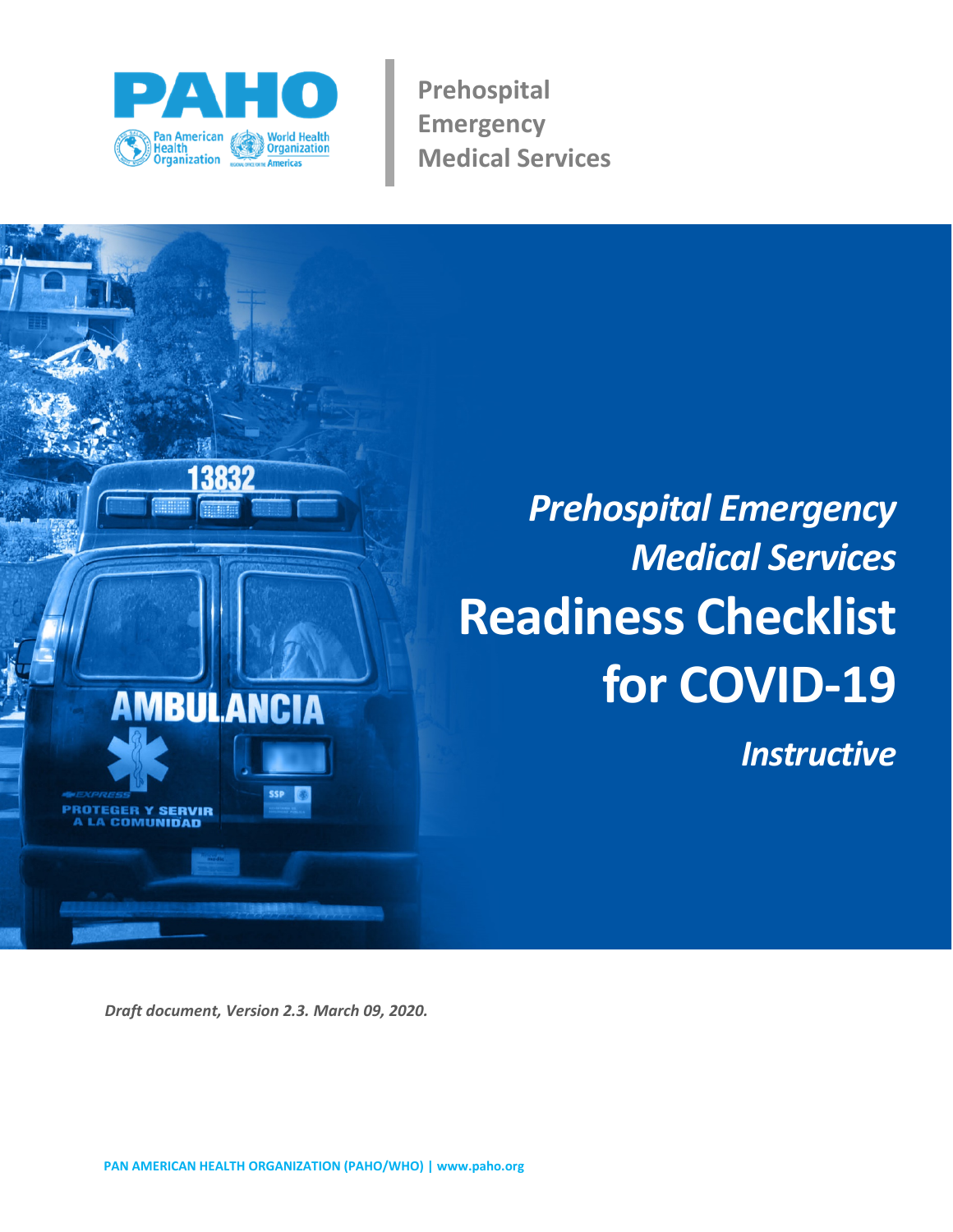

## Contents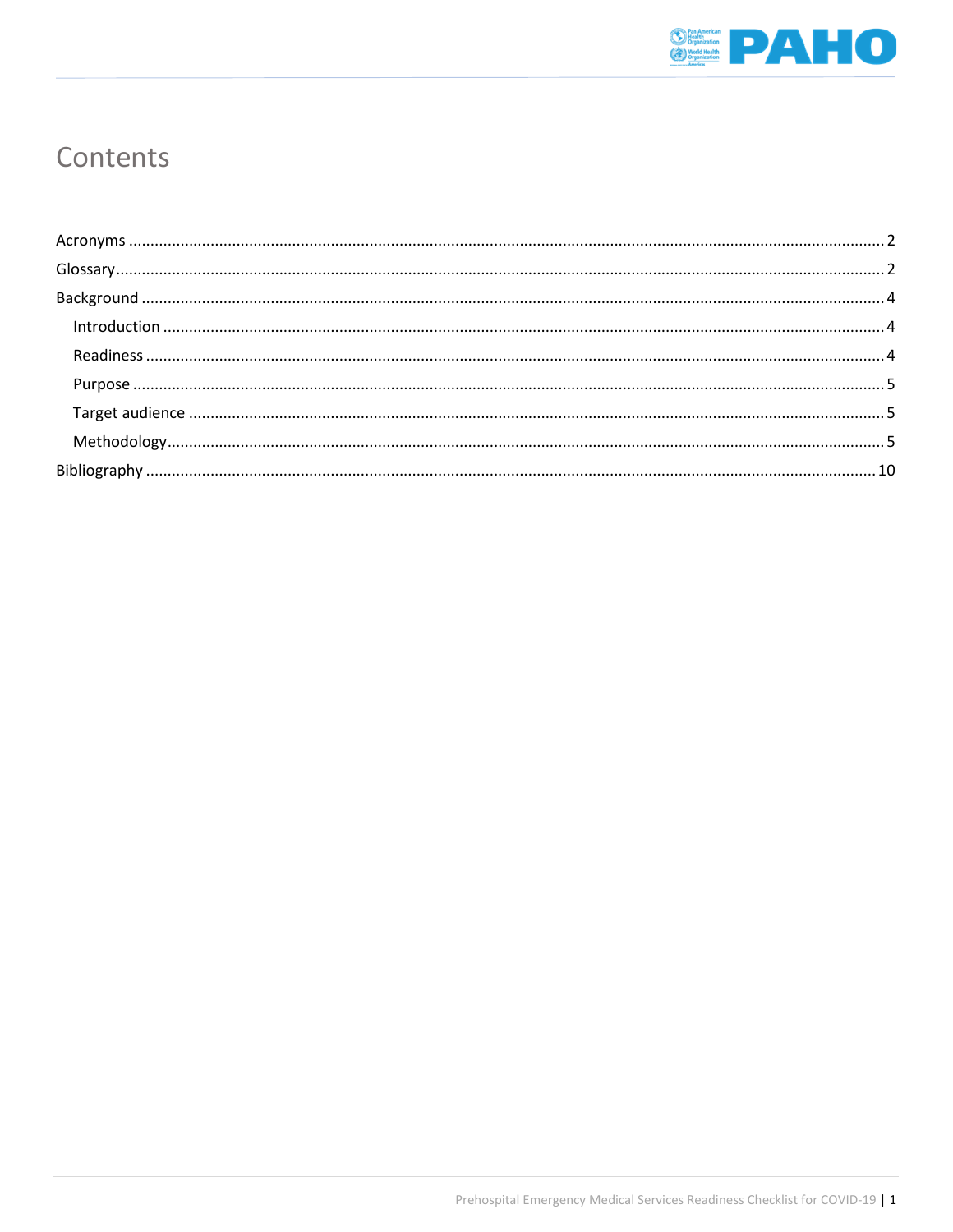

### <span id="page-2-0"></span>Acronyms

**ALS:** Advanced life support **BLS:** Basic life support **CPR:** Cardiopulmonary resuscitation **CRUE:** Emergency Medical Dispatch Center (Spanish acronym) **D.I.R:** Detect – Isolate - Report **EMS:** Emergency medical services (pre-hospital) **MERS:** Middle East Respiratory Syndrome **PPE:** Personal protective equipment **SARS:** Severe Acute Respiratory Syndrome

## <span id="page-2-1"></span>Glossary

**Ambulance:** Vehicle designed to transport sick or injured people, with technological resources and human talent trained to provide health care appropriate to the level of complexity.

**Ambulance station:** A structure or area reserved for parking vehicles and storing equipment and supplies. It may also have facilities for ambulance maintenance and/or cleaning, as well as designated areas for communications and operations, and for workers to rest.

**Emergency Medical Dispatch center (aka CRUE in Latin American Countries):** Operations center (that does not provide care or treatment) responsible for coordinating and regulating the provision of both pre-hospital emergency medical services and the transfer of patients between health care facilities.

**911 Call Center:** also known as Public Safety Answering Point (PSAP). It is a center where 911 calls (or some other 3-digit number) are received and then routed to the proper emergency services, such as police, fire department or prehospital EMS.

**HEPA (High Efficiency Particle Arresting) air filter**: A device capable of filtering 99.97% of airborne particles as small as 0.3 µm in diameter.

**Receiving hospital:** Health facility with the appropriate resources, specialties, capacity, and availability to receive and treat the patient.

**Pre-arrival instructions:** Guidance that 911/emergency dispatch workers provide to callers (witnesses, family members, first responders, etc.). It can be general advice (on safety, facilitating access to the ambulance, etc.) or specific instructions (on control bleeding, choking, providing CPR, or assisting with childbirth, among other situations).

**Pre-arrival Hospital notification**: A communication procedure aimed at facilitating hospital transfers when more detailed information on patients' health condition is required which will alert the staff of the receiving service to take the appropriate measures to provide health care.

**Point of entry:** a passage for international entry or exit of travelers, baggage, cargo, containers, conveyances, goods and postal parcels, as well as agencies and areas providing services to them on entry or exit.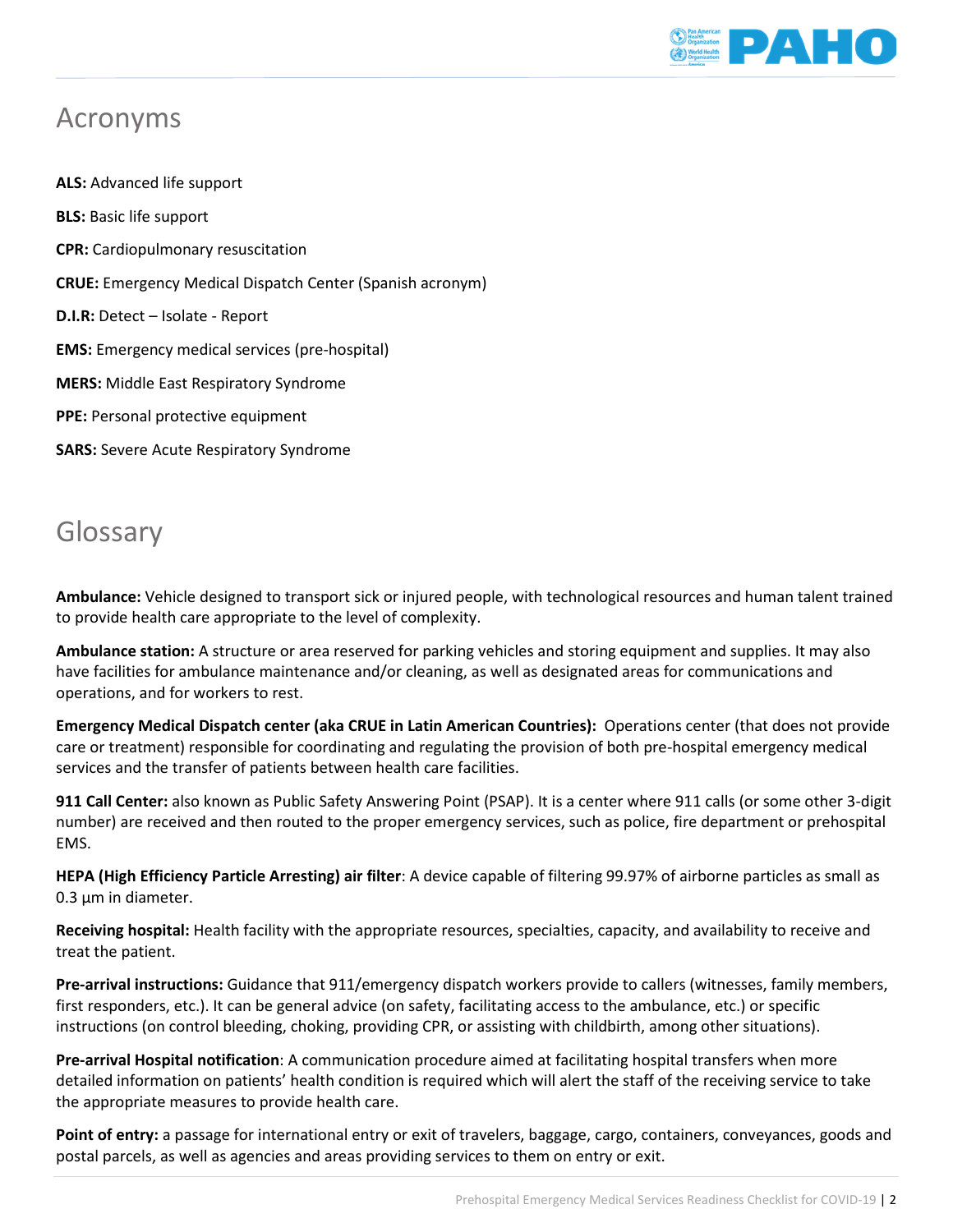

**Post-dispatch Information Protocol**: A mechanism that facilitates warning, advice and/or assistance to units responding to the emergency through the operator/dispatcher or the physician/nurse regulator. The objective is to enable prehospital emergency personnel to take appropriate care and preventive measures to deal with specific cases.

**First Responder:** First person present at the scene of an accident or emergency, usually a police officer, firefighter, or witness with training in first aid.

**Integrated health services network**: a network of organizations that provides, or makes arrangements to provide, equitable, comprehensive, integrated, and continuous health services to a defined population and is willing to be held accountable for its clinical and economic outcomes and the health status of the population served.

**Cardio-pulmonary resuscitation (CPR): an** emergency lifesaving procedure performed when the heart stops beating.

**Basic life support (BLS):** a variety of noninvasive emergency procedures performed to assist in the immediate survival of a patient, including cardiopulmonary resuscitation, hemorrhage control, stabilization of fractures, spinal immobilization, and basic first aid.

**Advanced life support (ALS):** Definitive care and specialized transportation of injured or sick people that can include invasive procedures such as intubation orotracheal, venous access, the use of medication and defibrillation.

**Medical transportation:** A means of transporting a person with a health disorder. This is done in specially equipped vehicles.

**Primary transportation:** Transfer of a patient from the site of an emergency (e.g., public place or residence) to a health care facility.

**Interhospital (or secondary) transportation: Transfer** of patients between health facilities, usually to provide a higher level of care or to carry out specific procedures that are only available at the receiving hospital.

**Rapid intervention vehicle:** Vehicle to transport doctor and/or nurse or paramedic trained in ALS and their equipment but not equipped for patient transportation. For example, fly car or aid car.

**Note:** Terms related to COVID19 definitions and case management can be found at the PAHO webpage: <https://www.paho.org/covid-19>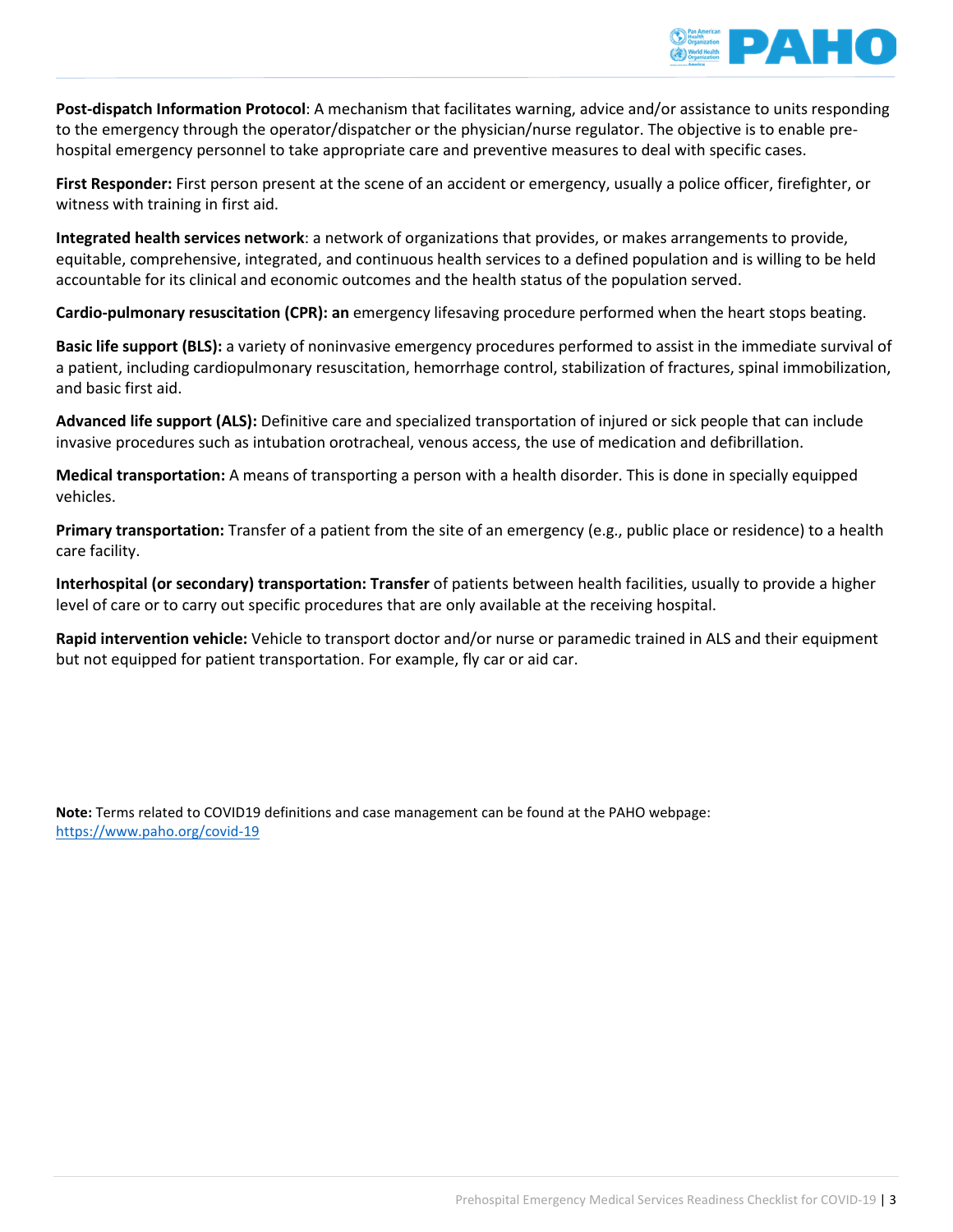

## <span id="page-4-0"></span>Background

### <span id="page-4-1"></span>**Introduction**

Pre-hospital emergency medical services (EMS) facilitate initial initiate care through basic life support (BLS) and/or advanced life support (ALS) and the transfer of injured or sick patients from the site of the emergency to the health facility where they will receive definitive care. EMS can also transfer patients from a health care facility to another higher-level or more complex facility, in what is known as an interhospital transfer.

Ambulance services is the best-known component of EMS and can be provided through different institutions including fire departments, volunteer organizations, university services, or hospitals that have their own ambulance service to cover their patients.

Prehospital EMS also include other components such as 911 call centers (aka public safety answering point PSAP) or emergency medical dispatch centers, and first responder programs. All of these should integrate with the health services networks to ensure continuity of care for injured or sick patients.

During public health emergencies, pre-hospital EMS may be overwhelmed by the number of calls or the demand for medical transfers. It is therefore important that the agencies and/or organizations that provide pre-hospital care have the necessary tools and mechanisms not only to continue with daily activities but also to adjust their capacity in order to respond to specific scenarios such as COVID-19.

In this context, pre-hospital EMS are urged to implement readiness actions for the response to COVID-19 and to work in a coordinated and integrated manner with the health authorities in charge of the covid-19 response.

#### <span id="page-4-2"></span>**Readiness**

Preparedness for health emergencies is the result of continuous improvement activities, which are essential for prehospital emergency medical services to function at maximum capacity and mount a timely and effective response to health emergencies, regardless of the threat.

Readiness is basically the interface between preparedness actions and the immediate response to any emergency, i.e., the action and effect of being ready or prepared and/or being ready to respond. Once readiness has been verified, it is necessary to set priorities in order to address identified gaps in areas that endanger patients' lives and health workers' well-being, while keeping in mind that leadership is a key factor in the success or failure of the emergency response.

After this prioritization, solutions should be implemented immediately (not in the medium or long term), designating who is responsible for each action and who their alternates are, as well as deadlines for completion.

Finally, the readiness process must be constantly monitored, so that appropriate corrective measures or decisions can be taken.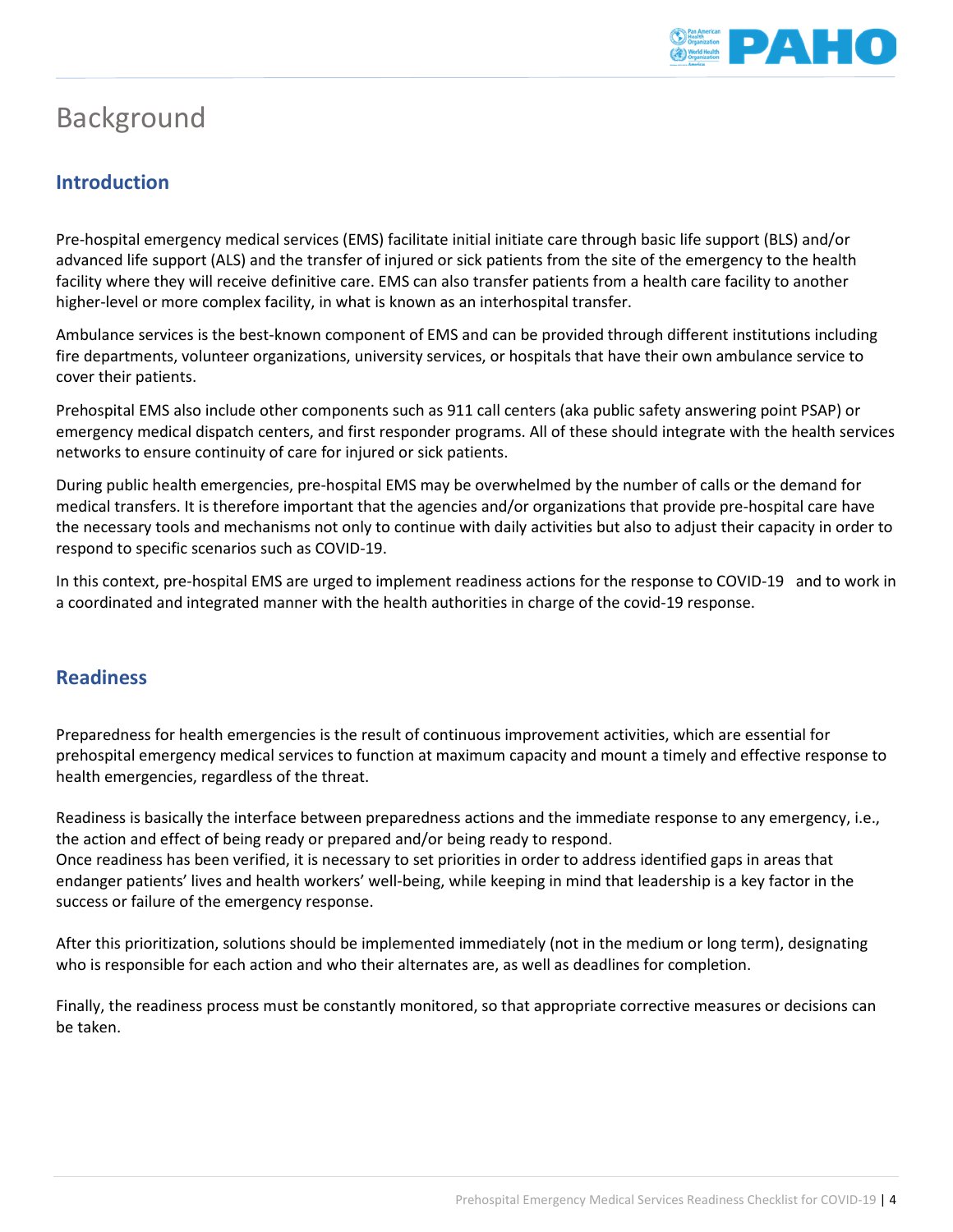

#### <span id="page-5-0"></span>**Purpose**

The purpose of this tool is to help countries confirm the readiness of their pre-hospital emergency medical services to respond to COVID-19, identifying immediate and priority actions aimed at responding to the emergency in an efficient and timely manner.

#### <span id="page-5-1"></span>**Target audience**

- Managers of 911 centers, especially in the health sector
- Managers of emergency dispatch centers
- Managers of ambulance services, both for primary and interhospital transportation
- Managers of first responder programs
- Offices of pre-hospital care (Ministries of Health)

#### <span id="page-5-2"></span>**Methodology**

This instrument has been developed based on the experiences of pre-hospital emergency medical services during the responses to Severe Acute Respiratory Syndrome (SARS), Middle East Respiratory Syndrome (MERS), and influenza outbreaks.

The checklist is focused on four components of the pre-hospital e emergency medical services:

- Access to a single number for emergency and call dispatch services
- First responders
- Transfer of patients to a referral center, including BLS and ALS.
- Administration (including medical direction, human resources, and training)

Once the structure was designed, objectives were established for each component and, in order to meet each objective, proposals of actions (items) were reviewed and identified.

The items on the list are designed for dichotomous confirmation, i.e., whether or not they have been met or achieved. If the activities have been initiated but have not yet been implemented and tested, they should be noted as "in process". This makes it possible to monitor each activity.

The criteria for each verification level are:

|                                                                                                                  | <b>COMPLETE</b> | The EMS has developed, validated, and implemented the procedure/protocol. It has the         |
|------------------------------------------------------------------------------------------------------------------|-----------------|----------------------------------------------------------------------------------------------|
|                                                                                                                  |                 | recommended equipment.                                                                       |
| The EMS has developed a procedure/protocol but has not yet implemented or validated it. The<br><b>IN PROCESS</b> |                 |                                                                                              |
|                                                                                                                  |                 | equipment is being purchased but has not yet been received.                                  |
|                                                                                                                  |                 | <b>INCOMPLETE</b> The EMS does not have the procedure/protocol and/or recommended equipment. |

It is advisable to form a working team that includes professionals with responsibilities for each component and that can work jointly to ensure that the prehospital emergency system can provide an integrated response that is aligned and coordinated with the health authorities in charge of the response to COVID-19.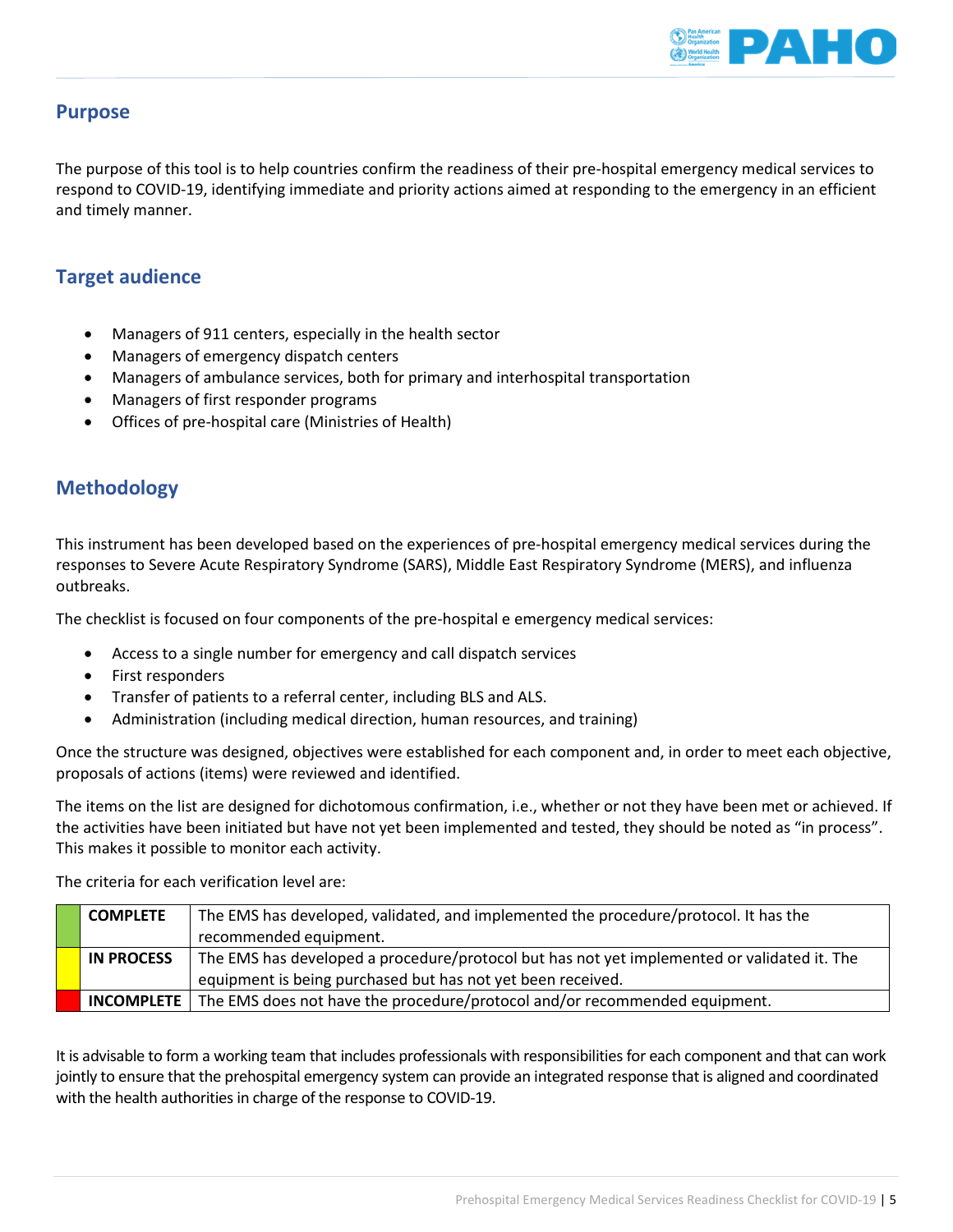

### **Prehospital Emergency Medical Service Readiness Checklist for COVID-19**

*Draft document - Version 2.2 March 02, 2020*

| Evaluation date:                                                                                                                       | Country:                                                  |  |  |  |  |
|----------------------------------------------------------------------------------------------------------------------------------------|-----------------------------------------------------------|--|--|--|--|
| Name of department/organization:                                                                                                       |                                                           |  |  |  |  |
| Type: $\Box$ Government $\Box$ Private $\Box$ Volunteer $\Box$ Other                                                                   |                                                           |  |  |  |  |
| $\Box$ National<br>Level:<br>$\Box$ State/Regional/Provincial<br>$\Box$ Indicate which:<br>$\Box$ Local                                |                                                           |  |  |  |  |
| Emergency telephone number:                                                                                                            | Call management: $\Box$ Dispatch $\Box$ Triage/regulation |  |  |  |  |
| Mobile resources:                                                                                                                      |                                                           |  |  |  |  |
| □ Non-urgent transport vehicles (number: ________________)                                                                             |                                                           |  |  |  |  |
|                                                                                                                                        |                                                           |  |  |  |  |
| $\Box$ Advanced life-support ambulances (number:                                                                                       |                                                           |  |  |  |  |
| □ Medical helicopters (number: _______________)                                                                                        |                                                           |  |  |  |  |
|                                                                                                                                        |                                                           |  |  |  |  |
|                                                                                                                                        |                                                           |  |  |  |  |
| □ First-response motorcycles (number: ___________)                                                                                     |                                                           |  |  |  |  |
| Personnel:                                                                                                                             |                                                           |  |  |  |  |
| $\Box$ Basic emergency medical technicians (number: _______________)                                                                   |                                                           |  |  |  |  |
| □ Intermediate emergency medical technicians (number: ______________)                                                                  |                                                           |  |  |  |  |
|                                                                                                                                        |                                                           |  |  |  |  |
| $\Box$ Nurses (number: $\Box$ )                                                                                                        |                                                           |  |  |  |  |
|                                                                                                                                        |                                                           |  |  |  |  |
| First-responder program:<br>$\Box$ No $\Box$ Yes $\Box$ Police $\Box$ Fire Department $\Box$ University $\Box$ Other (indicate which): |                                                           |  |  |  |  |
| Name of the person completing/participating in the survey:                                                                             |                                                           |  |  |  |  |
|                                                                                                                                        |                                                           |  |  |  |  |
|                                                                                                                                        |                                                           |  |  |  |  |
| Name of the evaluators:                                                                                                                |                                                           |  |  |  |  |
|                                                                                                                                        |                                                           |  |  |  |  |
|                                                                                                                                        |                                                           |  |  |  |  |
|                                                                                                                                        |                                                           |  |  |  |  |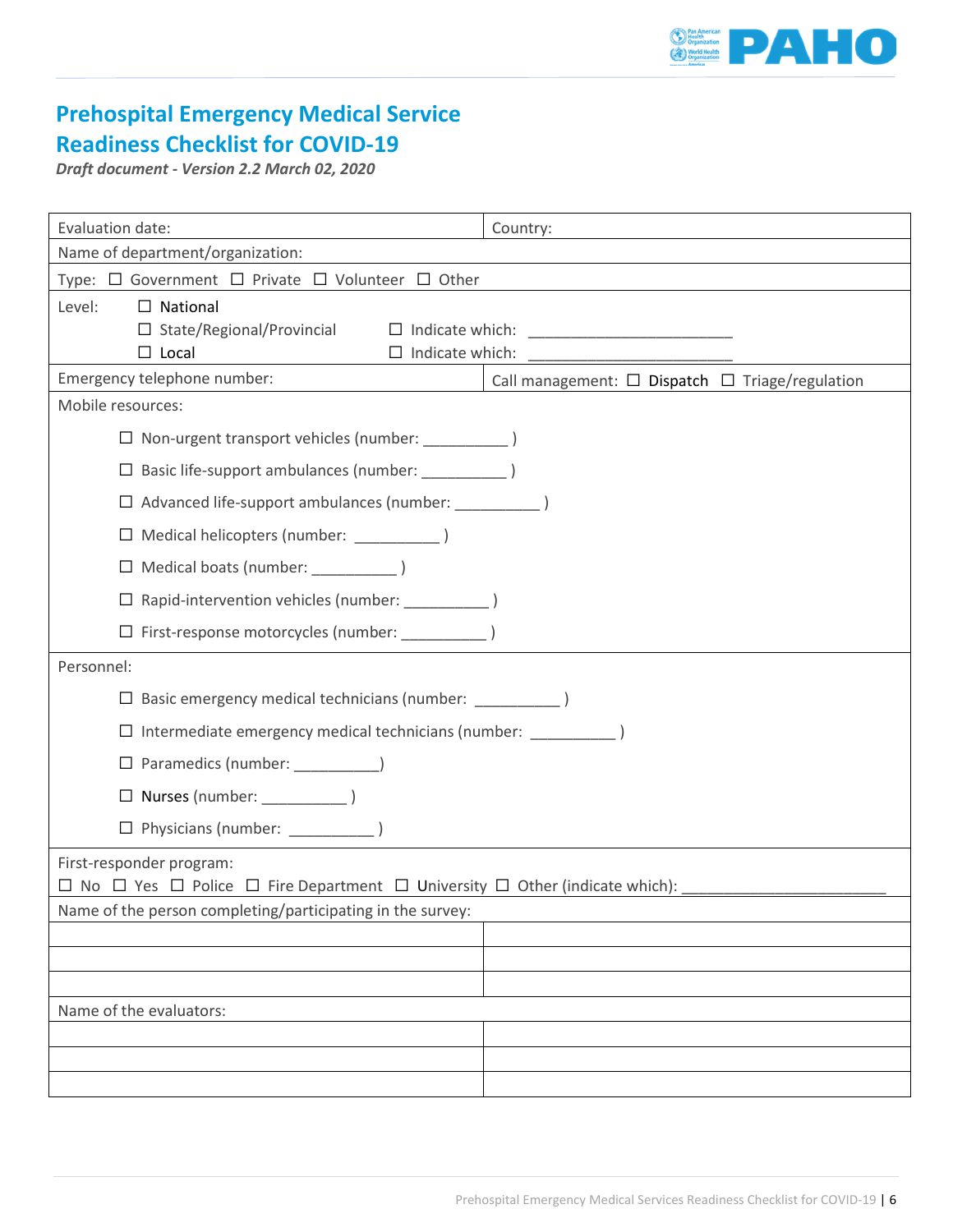

| <b>COMPONENTS</b>                                                                      | <b>OBJECTIVE</b>                                                                                     | <b>ENROLMENT ACTIONS</b>                                                                                                                                                                                                                                 | <b>COMPLETE</b> | <b>INCOMPLETE</b> | <b>IN PROCESS</b> |
|----------------------------------------------------------------------------------------|------------------------------------------------------------------------------------------------------|----------------------------------------------------------------------------------------------------------------------------------------------------------------------------------------------------------------------------------------------------------|-----------------|-------------------|-------------------|
|                                                                                        | Ensure that calls<br>are properly<br>routed to 911 or<br>other                                       | Availability of a technological platform<br>for correct classification of alerts, call<br>management, and information<br>management                                                                                                                      | O               | O                 |                   |
|                                                                                        | emergency<br>medical<br>dispatch centers<br>to activate EMS<br>resources                             | Identified and established mechanisms<br>for communication/coordination with<br>authorities at health services and points<br>of entry, for case reporting and<br>transportation of patients                                                              | O               | O                 |                   |
| <b>CALL MANAGEMENT</b>                                                                 |                                                                                                      | The call protocol has an up-to-date<br>questionnaire that includes COVID-19<br>symptoms and risk factors for (e.g.,<br>history of travel to affected areas),<br>based on case definition.                                                                | O               | O                 |                   |
|                                                                                        |                                                                                                      | Pre-arrival instructions are in place so<br>that family members or first responders<br>wait for ambulance services (The survey<br>or instructions must not delay<br>immediate advice on life-threatening<br>situations).                                 | O               | O                 |                   |
|                                                                                        |                                                                                                      | Existence of a COVID-19 pre-arrival<br>protocol (Post-dispatch Information<br>Protocol) for responding units to ensure<br>the appropriate use of personal<br>protective measures and equipment                                                           | O               | O                 |                   |
|                                                                                        |                                                                                                      | Availability of a mechanism to regulate<br>and coordinate interhospital transfers                                                                                                                                                                        | O               | O                 | O                 |
|                                                                                        | Facilitate<br>system<br>activation and<br>initiation of<br>treatment by<br>first responders          | Identified and established<br>protocol/procedure for communication<br>with 911 and emergency medical<br>dispatch centers and/or EMS in order to<br>inform emergency medical personnel of<br>a possible case of COVID-19                                  | O               | O                 |                   |
| <b>FIRST RESPONDERS</b>                                                                | or the caller                                                                                        | <b>Basic Life Support procedures for</b><br>suspected cases, established in<br>coordination with the corresponding<br><b>EMS</b>                                                                                                                         | $\mathbf C$     | O                 |                   |
|                                                                                        |                                                                                                      | Procedure for the disposal of<br>biological/infectious waste after the<br>response, established with the<br>ambulance service or the integrated<br>health services network                                                                               | O               | O                 |                   |
| <b>MEDICAL</b><br><b>TRANSPORTATION</b><br>(INCLUDING<br>PRIMARY AND<br>INTERHOSPITAL) | Establish safe<br>treatment<br>(including basic<br>and/or<br>advanced life<br>support) and<br>ensure | Hospital Pre-arrival notification<br>procedure established with the<br>integrated health service network to<br>confirm the reception and to facilitate<br>the emergency department preparation<br>for the arrival of the suspected or<br>confirmed case. | $\Omega$        | O                 |                   |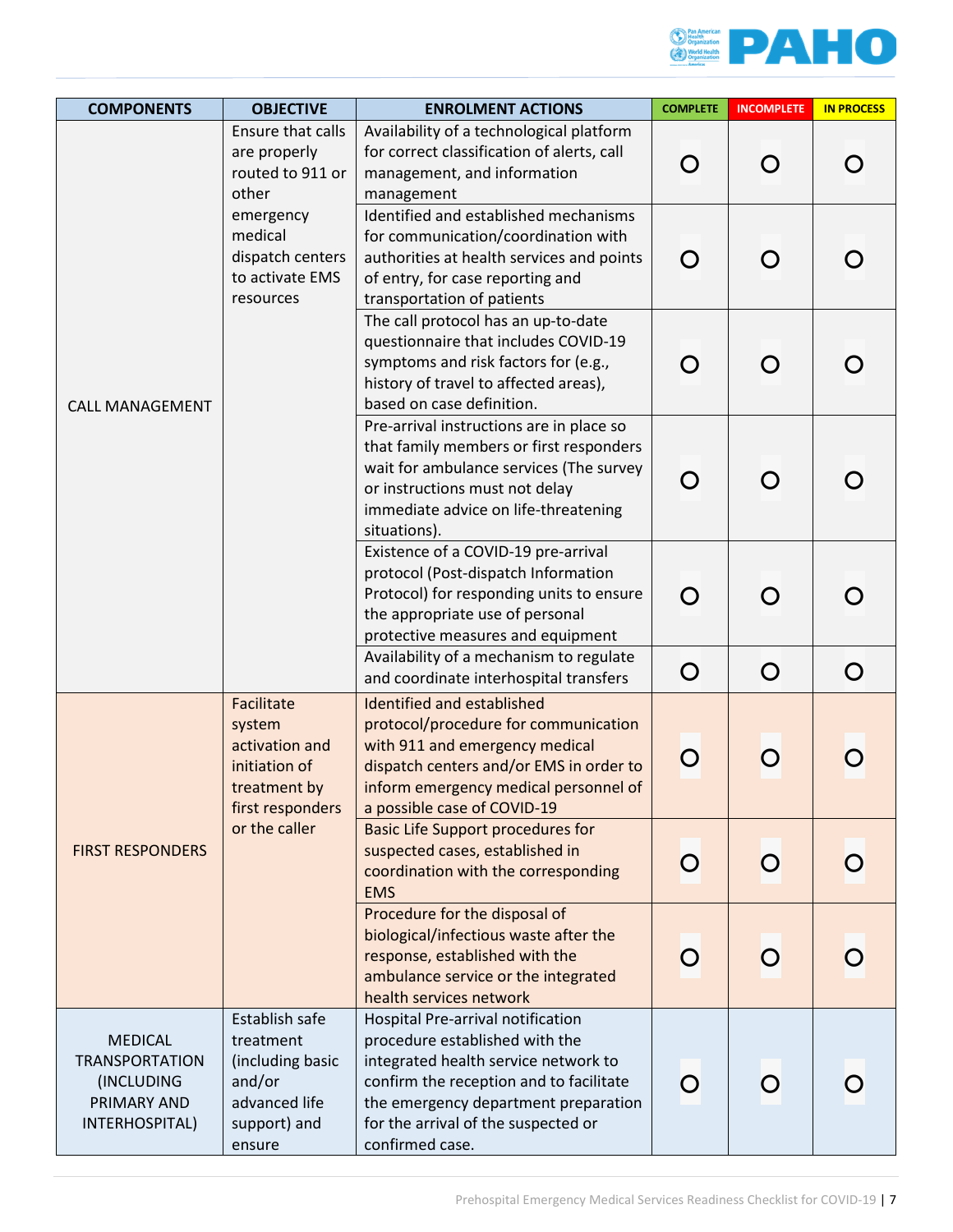

| <b>COMPONENTS</b> | <b>OBJECTIVE</b>                                               | <b>ENROLMENT ACTIONS</b>                                                                                                                                                                                                                                                    | <b>COMPLETE</b> | <b>INCOMPLETE</b> | <b>IN PROCESS</b> |
|-------------------|----------------------------------------------------------------|-----------------------------------------------------------------------------------------------------------------------------------------------------------------------------------------------------------------------------------------------------------------------------|-----------------|-------------------|-------------------|
|                   | appropriate<br>patient<br>transport to the<br>receiving health | Identified and established mechanisms<br>for communication/coordination with<br>health authorities in order to report<br>ambulance in route and patient transfer                                                                                                            | $\overline{O}$  | O                 |                   |
|                   | facility                                                       | Mechanism for interhospital transfer<br>identified and established with 911<br>and/or emergency medical dispatch<br>center centers and the integrated<br>health services network                                                                                            | O               | O                 |                   |
|                   |                                                                | Identification and location of<br>ambulances with compartmentalized<br>separation between the driver's cabin<br>and treatment area, and/or a HEPA<br>filter in their ventilation circuits                                                                                   | $\bigcirc$      | O                 |                   |
|                   |                                                                | Availability of adequate hand hygiene<br>resources in the ambulance                                                                                                                                                                                                         | $\overline{O}$  | O                 | O                 |
|                   |                                                                | Availability of an adequate, clearly<br>indicated area for the disposal of<br>biological/infectious waste in<br>ambulances                                                                                                                                                  | O               | O                 |                   |
|                   |                                                                | Availability of a care protocol for the<br>management and transportation of<br>suspected and confirmed cases                                                                                                                                                                | $\overline{O}$  | O                 | O                 |
|                   |                                                                | Availability of a protocol for airway<br>management and ventilation, including<br>all techniques with risk of aerosol<br>production                                                                                                                                         | $\overline{O}$  | O                 |                   |
|                   |                                                                | Availability of manual ventilation<br>devices with HEPA filters in vents                                                                                                                                                                                                    | $\overline{O}$  | O                 | O                 |
|                   |                                                                | Review and confirmation of filtration<br>capacity of the ventilators used in<br>ambulances and their effect on positive<br>pressure ventilations                                                                                                                            | O               | O                 |                   |
|                   |                                                                | Review and updating of the forms used<br>to report ambulance interventions in<br>order to include all aspects relevant to<br>suspected cases (type of care provided<br>and information on contacts), to be<br>delivered to the receiving hospital and<br>health authorities | $\Omega$        |                   |                   |
|                   |                                                                | Established procedure for hygiene of<br>ambulance workers and cleanliness<br>treatment area in the ambulance                                                                                                                                                                | O               | O                 |                   |
|                   |                                                                | An identified, designated area in the<br>ambulance station and/or referral<br>hospital to decontaminate and disinfect<br>materials and the ambulance                                                                                                                        | O               | O                 |                   |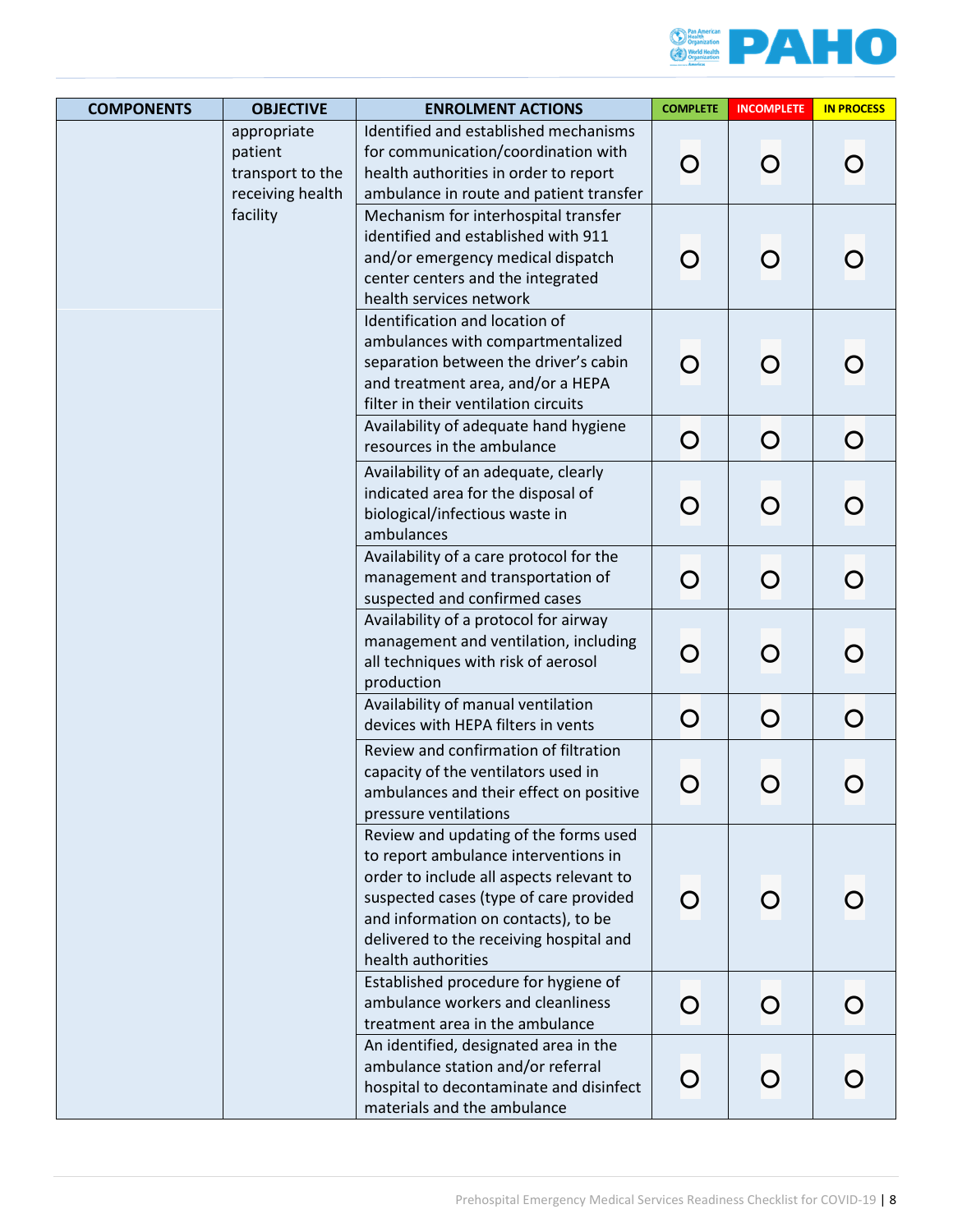

| <b>COMPONENTS</b>     | <b>OBJECTIVE</b>                                                                                           | <b>ENROLMENT ACTIONS</b>                                                                                                                                                                                                                                 | <b>COMPLETE</b> | <b>INCOMPLETE</b> | <b>IN PROCESS</b> |
|-----------------------|------------------------------------------------------------------------------------------------------------|----------------------------------------------------------------------------------------------------------------------------------------------------------------------------------------------------------------------------------------------------------|-----------------|-------------------|-------------------|
|                       |                                                                                                            | Established procedure for the final<br>disposal of biological/infectious waste<br>after the response or after the<br>ambulance shift                                                                                                                     | O               | O                 |                   |
|                       |                                                                                                            | Established procedure for management<br>of deaths on the scene or in route                                                                                                                                                                               | $\overline{O}$  | O                 | O                 |
|                       |                                                                                                            | Hospital Pre-arrival notification<br>procedure established with the<br>integrated health service network to<br>confirm the reception and to facilitate<br>the emergency department preparation<br>for the arrival of the suspected or<br>confirmed case. | $\overline{O}$  | O                 |                   |
|                       | Ensure proper<br>operation of<br>911/emergency<br>medical<br>dispatch centers<br>and ambulance<br>services | Trained, sufficient, and available<br>personnel to cover call management<br>posts and ambulance staffing.                                                                                                                                                | $\overline{O}$  | $\overline{O}$    |                   |
|                       |                                                                                                            | Protocol developed, implemented, and<br>tested for risk exposure assessment and<br>management of professionals exposed<br>to COVID-19                                                                                                                    | $\overline{O}$  | O                 |                   |
|                       |                                                                                                            | Protocol developed and implemented<br>for medical leave for quarantined<br>emergency personnel                                                                                                                                                           | $\overline{O}$  | O                 | O                 |
|                       |                                                                                                            | Periodic updating and maintenance of<br>all EMS procedures for COVID-19<br>response                                                                                                                                                                      | $\bigcirc$      | O                 | $\mathbf O$       |
|                       |                                                                                                            | All EMS personnel trained in the Detect<br>- Isolate - Report (D.I.R) conduct                                                                                                                                                                            | $\overline{O}$  | $\mathsf{O}$      | $\mathbf O$       |
| 911/EMS               |                                                                                                            | Members of the first-responders<br>program are trained in initial<br>management of suspected cases                                                                                                                                                       | $\overline{O}$  | O                 | O                 |
| <b>ADMINISTRATION</b> |                                                                                                            | All ambulance staff are trained in<br>assessment and initial medical care of<br>suspected and confirmed cases of<br>COVID-19                                                                                                                             | $\bigcirc$      | $\bigcirc$        |                   |
|                       |                                                                                                            | All ambulance staff are trained in the<br>use of PPE and aware of COVID-19<br>transmission mechanisms                                                                                                                                                    |                 | O                 |                   |
|                       |                                                                                                            | All ambulance staff are trained in<br>decontamination and disinfection<br>procedures of vehicles and equipment                                                                                                                                           | $\overline{O}$  | O                 | O                 |
|                       |                                                                                                            | The system for<br>communication/coordination with 911,<br>points of entry, the integrated health<br>services network, and health<br>authorities involved in case<br>management remains operative                                                         |                 |                   |                   |
|                       |                                                                                                            | Official spoke person designated and<br>coordinated with health authorities                                                                                                                                                                              | $\mathbf O$     | O                 | O                 |